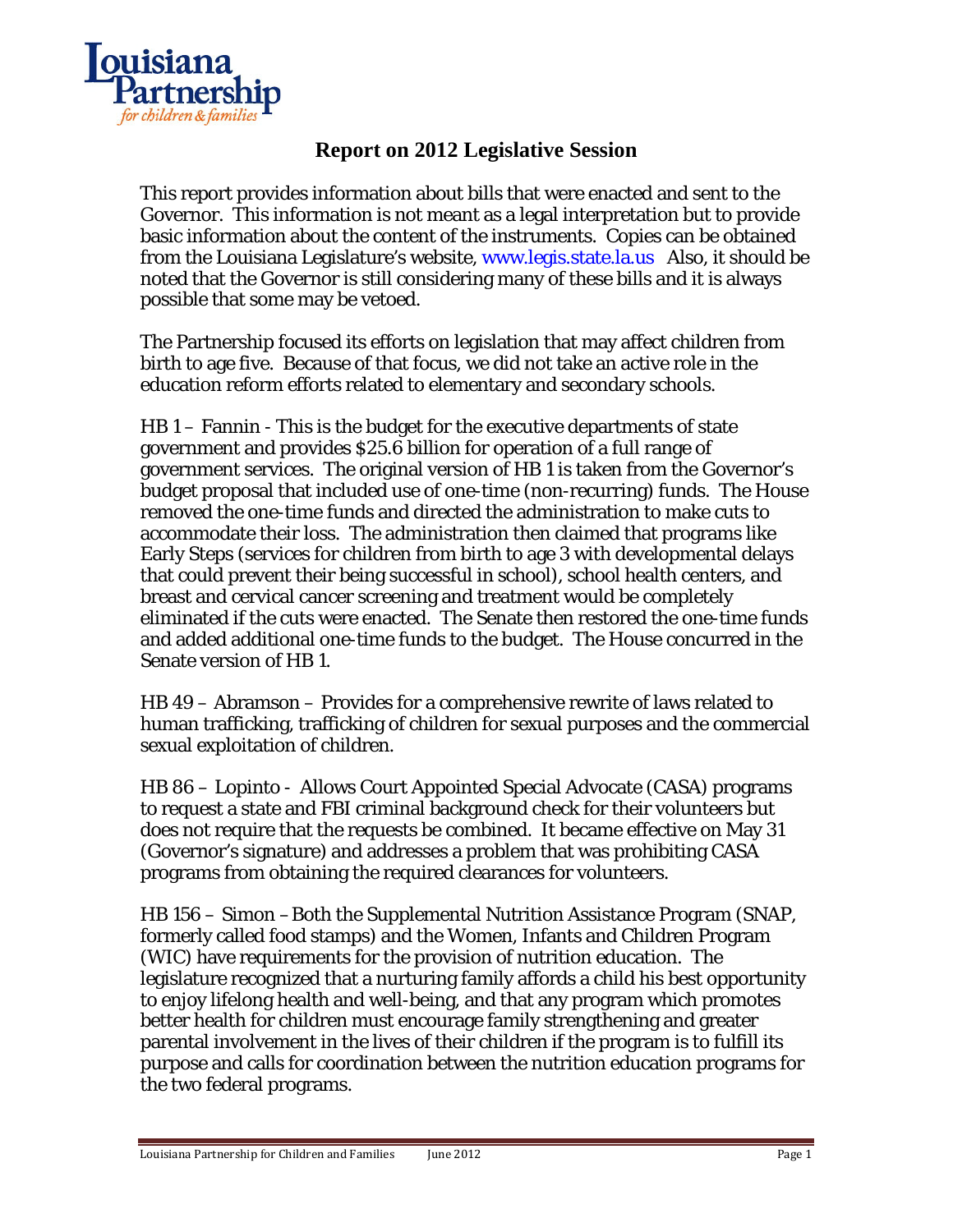HB 166 – Leger – As part of the response to Penn State, this new law establishes that coaches (including but not limited to public technical or vocational school, community college, college, or university coaches, and coaches of intramural or interscholastic athletics) are mandatory reporters for child abuse.

HB 269 – Barrow - Relative to the education of children in foster care, provides that children in foster care are allowed to remain enrolled in the school they were attending at the time of the foster care placement for the duration of the child's stay in the custody of the state.

HB 292 – Pugh – Requires local option elections in local school districts on term limits for school board members.

HB 577 – Lopinto and SB 4 - Morrell – These bills amends present laws relative to the reporting of child abuse. They include provisions that provide for fines and imprisonment for knowing and willful failure to report; remove the provision which requires a mandatory reporter to be performing their occupational duties in order to be considered a mandatory reporter; expand the definition of "teaching or child care provider" to include persons who assist in the teaching, training, and supervision of a child, bus drivers coaches, professors, technical or vocational instructors and school staff, college or university administrators and staff, or any person who provides teaching or child care as a volunteer; and add organizational or youth activity providers to the list of mandatory reporters. They also add a provision requiring reporting to be made to the Department of Children and Family Services through the designated state child protection reporting hotline telephone number.

HB 580 – Abramson – Relative to notices for public meetings, adds additional requirement to post notice on agency website.

HB 600 – Norton and SB 75 - Kostelka – In response to Casey Anthony case, these bills create the crime of failure to report a missing or deceased child. They set time frames for reporting, designates appropriate authorities to receive reports, and establish punishments.

HB 705 – Hoffman – Amends current law relative to the manner and frequency of a school employee having to report electronic communication with a student at the school to permit contact with specifically identified students for specific purposes that may include communication relative to extracurricular, athletic, community-based youth and faith-based activities

HB 707 – Schroder – Amends provisions of the LA Competency-Based Education Program to change "curriculum standards" to "content standards" and to change "criterion-referenced tests" to "standards-based assessments". Also, makes changes to LEAP testing in third and seventh grades.

HB 759 – Landry, N. – Creates the crime of female genital mutilation.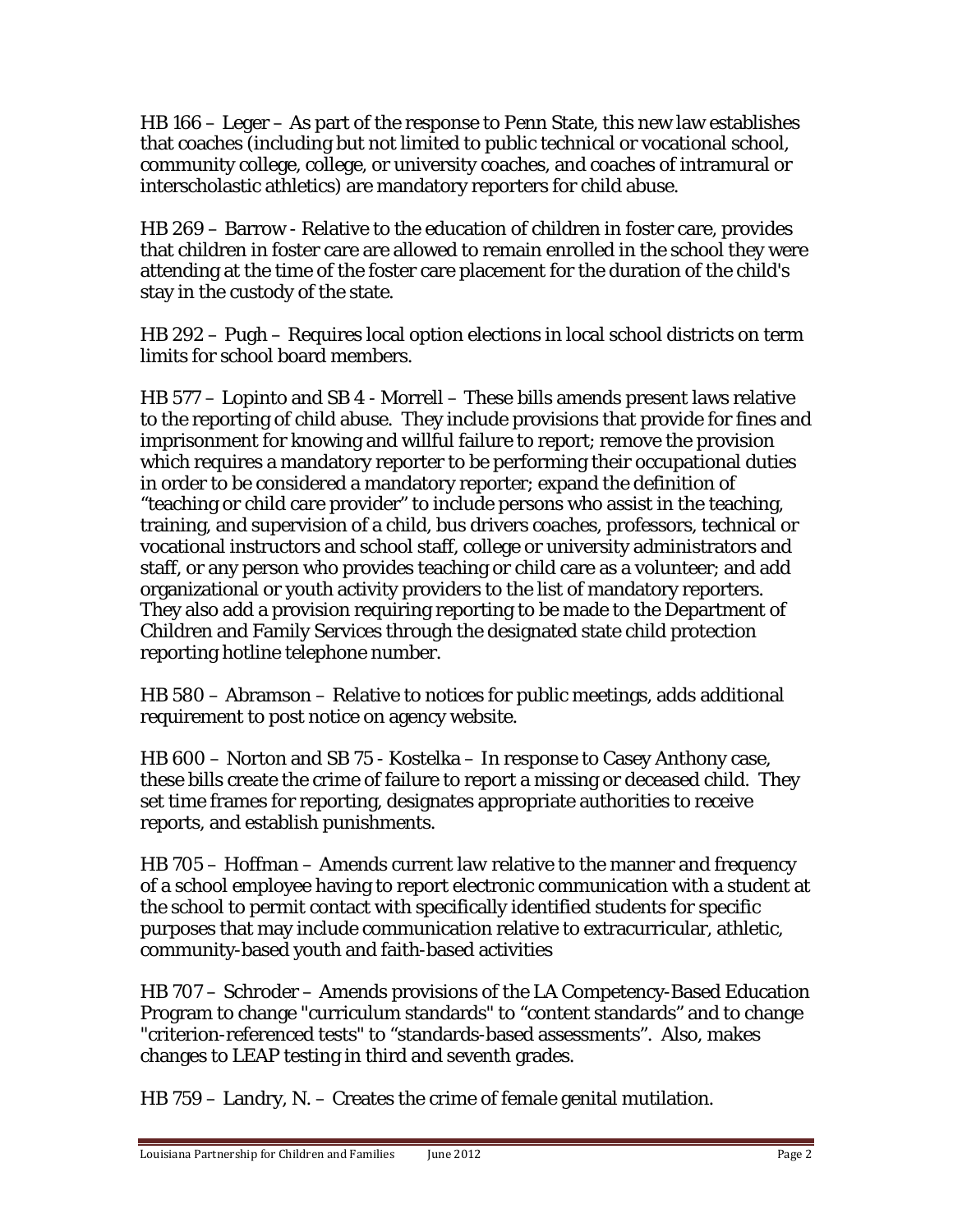HB 771 – Foil - Raises age for mandated health insurance coverage of autism spectrum disorders from 17 to 21, eliminates lifetime maximum benefit of \$144,000, and eliminates exception for employer coverage with 50 or fewer employees.

HB 822 – Fannin – This bill provides for the transfer and deposit of monies among state funds and identifies the source of the non-recurring revenues in HB 1.

HB 846 – Simon – Establishes principles for the state mental health system and changes the term "mentally ill person" to "person who is mentally ill". Includes provision that services for children consider the needs of the entire family in the development of family supports and that children with mental illness receive and participate in appropriate education.

HB 861 – Simon – Provides penalties in lieu of revocation for child care facilities or child-placing agencies which violate terms of licensure or other regulations.

HB 867 – Ortego – Authorizes University Medical Center in Lafayette to enter into a cooperative endeavor with the Lafayette Parish School System to develop a pilot program for coordinated school health and wellness centers in order to provide primary care services to students and their family members.

HB 1016 – Pope – Expands scope of the LA Advisory Council on Child Care and Early Education at the Department of Children and Family Services to include proposed rules, regulations and standards for licensure of Class A and Class B child care centers. Further, provides that such rules and regulations include procedures to allow a child care center to remedy a deficiency immediately during an inspection provided it is not a critical violation of licensing standards. Requires the Council to transmit the minutes of each meeting to the legislative committees on health and welfare.

HB 1058 – Fannin – Appropriates funding for the judicial branch of government; includes state funding for local Court Appointed Special Advocate (CASA) programs.

HB 1088 – Henry – Authorizes the establishment of a targeted coordinated school health program in order to reduce childhood obesity; creates a grant program to assist public schools with implementation. Note: efforts to secure funding for a pilot implementation program were unsuccessful.

HB 1143 – Landry, N. – Relative to meetings of public bodies (other than the Legislature) provides that a meeting agenda cannot be changed less than 24 hours prior to the meeting; requires each item on the agenda to be listed separately and described with reasonable specificity; and provides that before the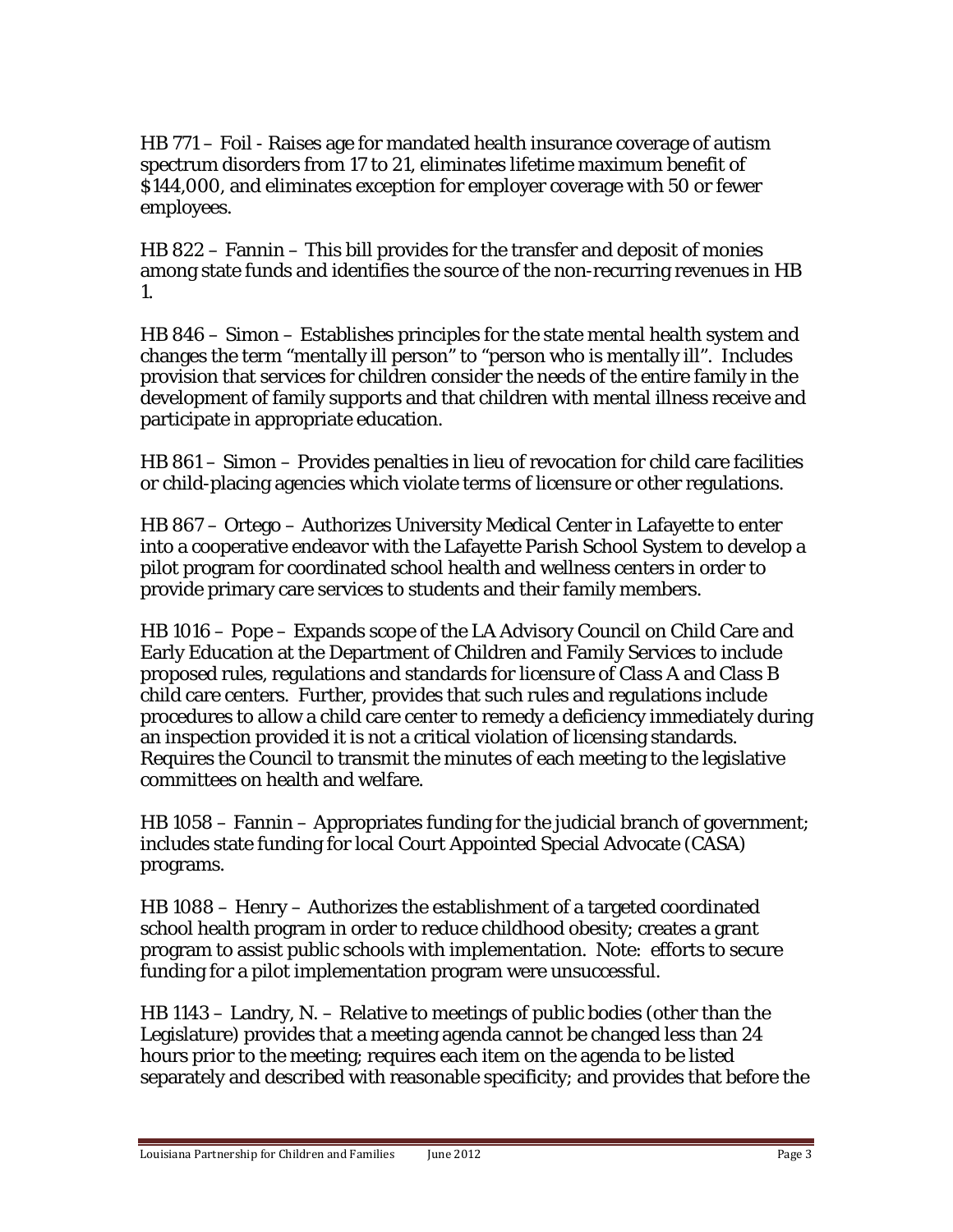public body may take any action on an item, the presiding officer or his designee shall read aloud the description of the item.

HB 1194 – Barrow – Authorizes the Board of Elementary and Secondary Education to create a "Distinction for Community Service" diploma endorsement program for high school students who perform community service.

HB 1201- Moreno – Expands the list of offenses that would prohibit persons who are convicted from owning, operating or participating in the governance of child care facilities and family child day care homes.

SB 59 – Morrell – Creates crime of utilizing or permitting the presence of a juvenile in drug trafficking.

SB 88 – Buffington – Specific to reports related to rulemaking, requires state agencies to provide notice upon submission of the reports to the legislature electronically on a webpage.

SB 104 – Nevers – Current law provides for a statewide common course numbering system to be established to facilitate the transfer of students and course credits between and among secondary and postsecondary educational institutions. This new law amends the implementation requirements and timelines. This is important for the redesign of early childhood programs as it facilitates articulation for persons seeking training and eliminates roadblocks for counting coursework at one level toward degree requirements at higher levels.

SB 119 – Morrell – Provides for the administration of auto-injectable epinephrine at school under a standing protocol from a physician; requires the governing authority of each school to adopt a policy authorizing a school nurse to administer the drug to a student having an anaphylactic reaction whether or not such student has a prescription for epinephrine. Requires that at least one employee at each school receive training from a registered nurse or a licensed physician in the administration of auto-injectable epinephrine and authorizes schools to maintain a supply of epinephrine in a locked, secure, but easily accessible location. Further, allows a physician to prescribe the drug in the name of the school system or individual school.

SB 152 – Broome – Substantial amendments to Children's Code relative to Child in Need of Care hearings; provides for when the child shall be present and addresses his testimony; addresses purpose and content of the case plan for transitioning to placement, addresses termination of parental rights; and addresses adoption provision.

SB 153 – Broome – Revisions to statutes relative to relocation of the residence of a child.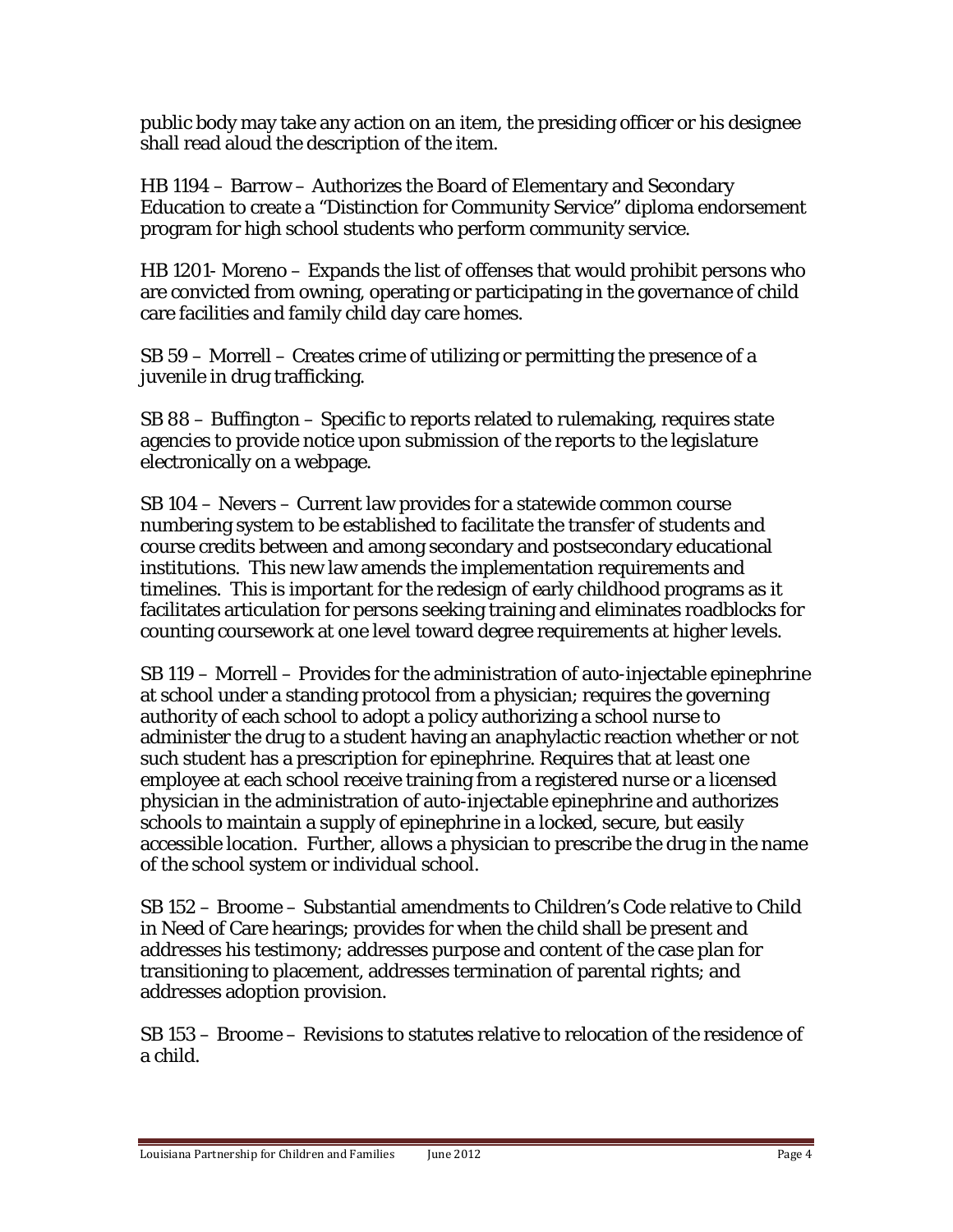SB 155 – LaFleur – Present law requires that each LA 4 class include a full program of not less than 10 hours per day that includes early childhood education during normal school hours and high quality enrichment activities before and after school but authorizes the Board of Elementary and Secondary Education to grant waivers for the enrichment requirement if the school system shows it is not possible or financially feasible to provide them. This new law transfers the authority to grant such waivers to the Department of Education. Present law also requires applicants requesting a waiver to provide plans for meeting the enrichment requirement by no later than the beginning of the third year of operation. This new law deletes that provision.

SB 156 – Murray – Provides for an academic plan, including use of a researchbased diagnostic for children in the custody of the Department of Public Safety and Corrections.

SB 158 – Morrell – Provides whistleblower protection for employees who report the sexual abuse of minors.

SB 200 – Morrell – Requires the Department of Environmental Quality to conduct inspections of child-occupied facilities (licensed day care center, preschool, or public or non-public elementary school) and their grounds for the presence of lead hazards.

SB 201 – Morrell – Requires all state and local agencies engaged in lead hazard reduction activities to publish on their Internet website the lead hazard or clearance standards related to the activities performed and that such standards must match minimum lead levels and that those levels follow federal requirements.

SB 211 – Morrell – Requires the Department of Environmental Quality to notify the Board of Elementary and Secondary Education and the Dept. of Children and Family Services about lead hazards, lead abatement activities, or any lead testing performed which exceeds applicable standards in any licensed day care center, preschool, or public or non-public elementary school facility first placed into operation after August 1, 2012. Provides for notice to parents and involvement of state health officer.

SB 235 – Mills – This new law authorizes all parish and municipal entities to identify funds received from any source other than the state and to consult with The Department of Health and Hospitals in an effort to maximize revenues for both the department and the parish and municipal entities. This could lead to use of local revenues as match for programs such as Medicaid.

SB 261 – Nevers – Amends Children's Codes and statutes related to care, custody and control of children, including visitation rights for grandparents, other relatives and stepparents/stepgrandparents.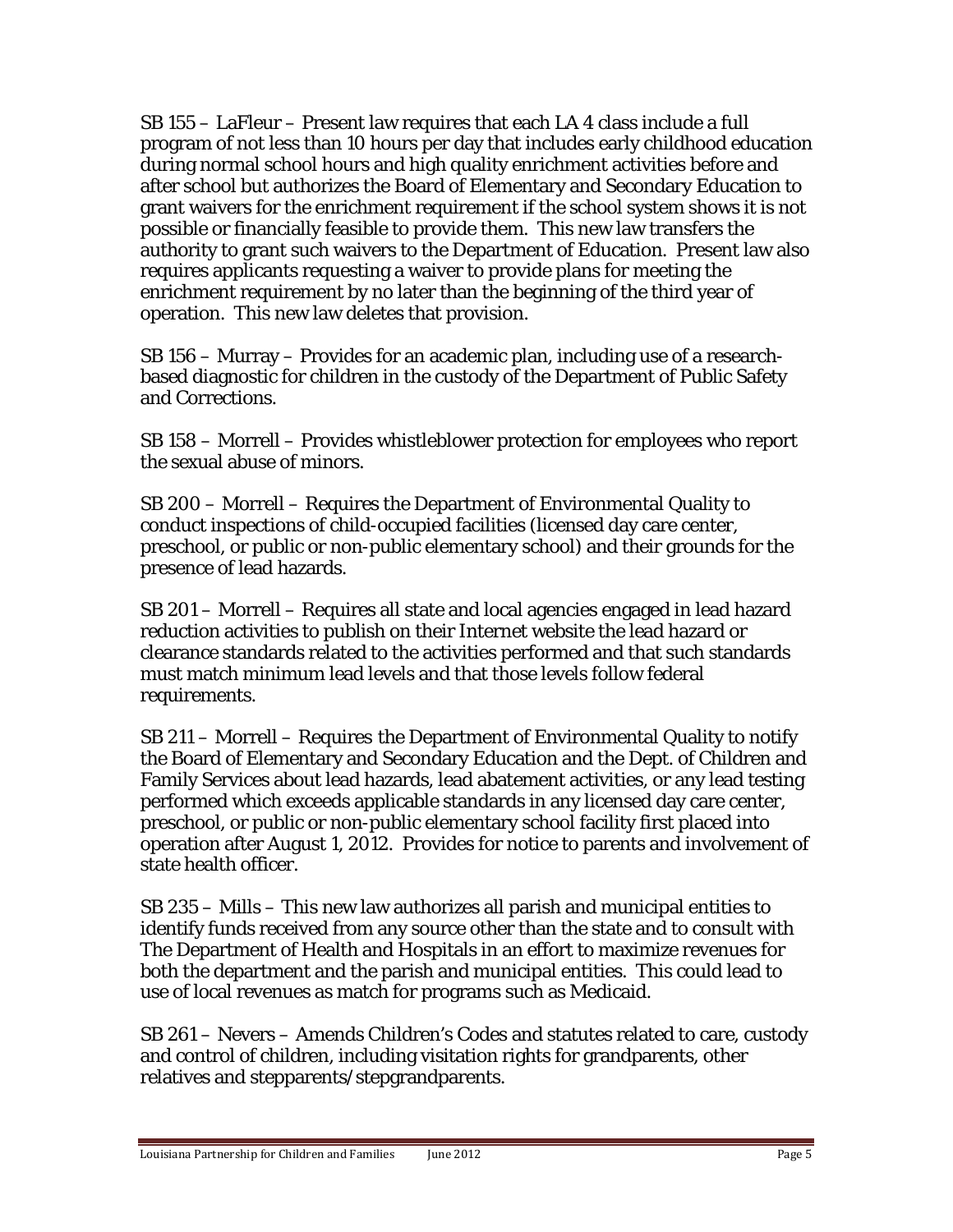SB 309 – Donahue – Provides relative to school improvement plans and requires trend data profiles to be provided to the governing authorities of public schools.

SB 461 – Walsworth – Requires the Board of Elementary and Secondary Education to adopt rules to implement current statute that prohibits any parish or city school board from adopting a system wide pupil-classroom-teacher ratio in kindergarten through grade three in excess of 20 pupils to one classroom teacher and allows for limited waivers. Further, requires Department of Education to report to the joint legislative committees on Education, no later than September 1 of each year, on each waiver request and its disposition.

SB 467 – Broome – Amends Children's Code relative to determination of family in need of services; adds that allegations must include whether the child is under the supervision of any state or local entity; and requires referring entities to use all available and appropriate resources before filing a complaint.

SB 481 – Perry – Rewrites the law relative to protection of victim privacy when evidence pertains to child pornography, video voyeurism or obscenity; requires evidence to remain in the care, custody and control of the court or district attorney; allows defendant and his representatives to view evidence but prevents reproduction of such evidence.

SB 563 – White – Creates and provides for the Southeast Baton Rouge Community School Board in East Baton Rouge. This bill is a companion to a bill authorizing a constitutional amendment that failed to pass. Since the issue will not be presented to voters, this bill has no effect.

SB 581 – Appel – This new law (Act 3 of the 2012 Session) creates a comprehensive and integrated network through which to manage and oversee all programs funded through state or federal resources that provide early childhood care or educational services. It requires the Board of Elementary and Secondary Education to define kindergarten readiness; establish performance targets for children under three and academic standards for three- and four-year olds; create a uniform assessment and accountability system that includes a letter grade indicative of student performance; coordinate with the Department of Children and Family Services and the Department of Health and Hospitals to align standards for licensing and the LA Quality Start Child Care Rating System with the standards; and establish a timeline for the creation and implementation of the network to be fully implemented by the beginning of the 2015-2016 school year. It also requires review of plans by Louisiana's Early Childhood Advisory Council (BrightStart), the Child Care Association of LA, and the nonpublic school commission. Further, requires a written report to each member of the legislature on the status of development by March 1, 2013.

SB 623 – LaFleur – Amends present law relative to right of privacy for juvenile victims of certain sex crimes to include obscenity, misdemeanor carnal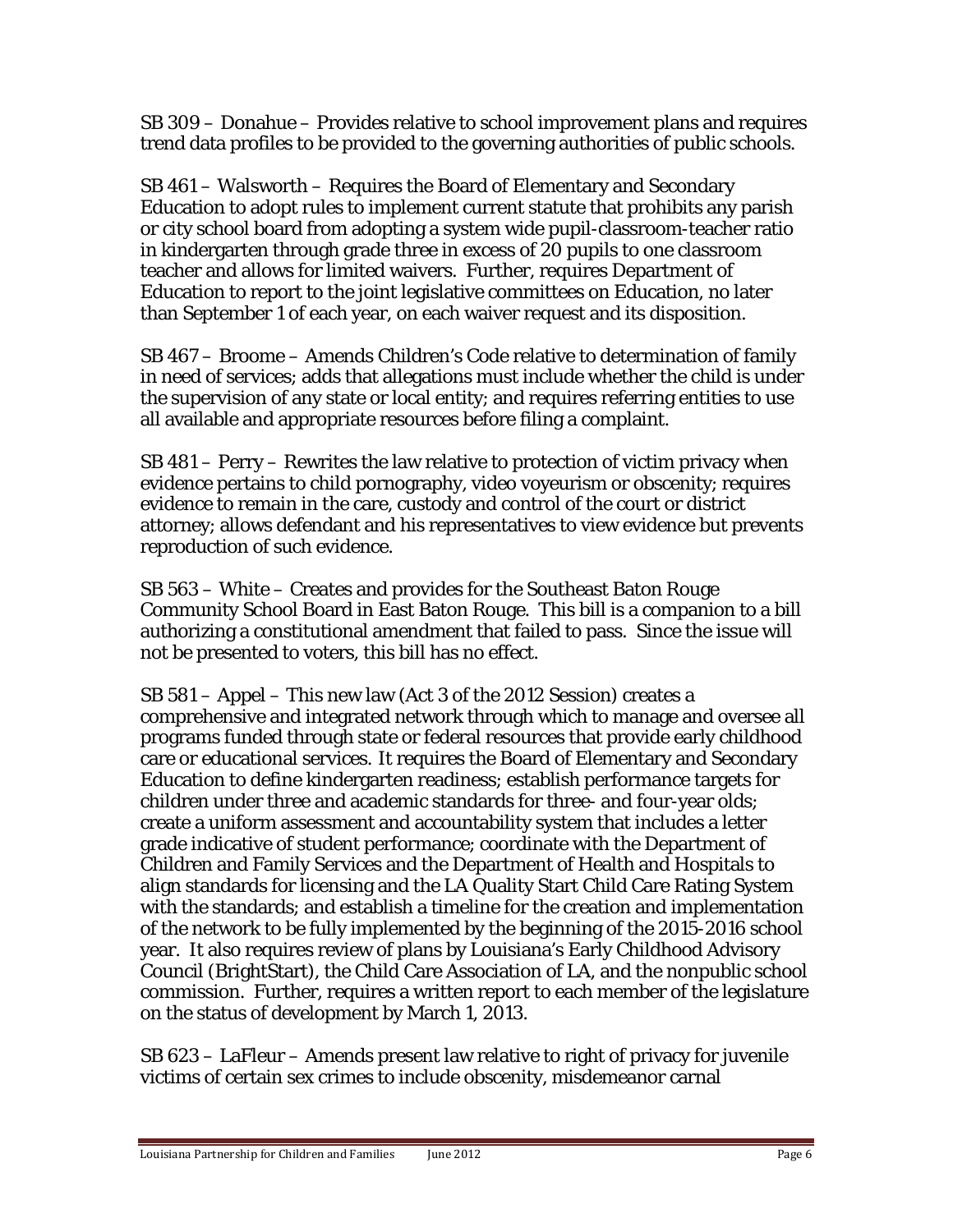knowledge of a juvenile and all offenses that require sex offender registration and notification.

SB 629 – Johns – This new law requires the Department of Health and Hospitals to submit a report, beginning January 1, 2013 and annually thereafter, concerning the LA Medicaid Bayou Health program and the LA Behavioral Health Partnership and Coordinated System of Care programs to the Senate and House committees on health and welfare. Further, spells out a list of 22 items that the report must cover including such things as the number of healthcare providers in each network broken down by provider type and specialty; percentage of primary care practices that provide verified continuous phone access; percentage of clean claims paid within 30 calendar days; the number of members who chose the network vs. number that were auto-enrolled; Medical Loss Ratio for each network; a comparison of health outcomes; audits for each provider; member and provider satisfaction survey reports; total savings to the state for each shared savings coordinated care network; brief narrative of any sanctions; information on grievances filed; detail on inpatient hospital days; and claims for emergency services. **NOTE: Governor Jindal vetoed this legislation. The veto message can be found at** <http://gov.louisiana.gov/index.cfm?md=newsroom&tmp=detail&articleID=3466>

SB 685 – Long - Requires a teacher to schedule at least two parent-teacher conferences during the first semester of each school year and requires that at least one parent or guardian attend or participate in at least one of the scheduled conferences. Requires the governing authority of each secondary school to adopt rules relative to the failure of the parent or guardian of the child to attend at least one scheduled parent-teacher conference but prohibits any negative action against a child as a result of the failure of a parent to attend a conference.

SB 759 – Nevers – This new law provides for the care of students with diabetes enrolled in all public and nonpublic schools beginning with the 2012-2013 school year. It requires each student with diabetes to submit a diabetes management and treatment plan; allows the school nurse or unlicensed diabetes care assistant (school employee who volunteers to be trained) to provide care and assist with self-care with parent approval; provides for training for unlicensed care assistant; requires a school to permit a student to attend to self-management in accordance with his plan; and limits liability for activities authorized by the law.

SB 764 – Ward – This new law addresses discipline of students in public schools relative to bullying. It defines bullying, describes ways to report, sets timelines for school administration to respond, requires anti-bullying training, allows parents to move a child to another school, and requires reporting by school employees.

This section includes legislative resolutions that provide information on areas of interest for lawmakers and indicates potential future legislation. Resolutions are not subject to gubernatorial veto.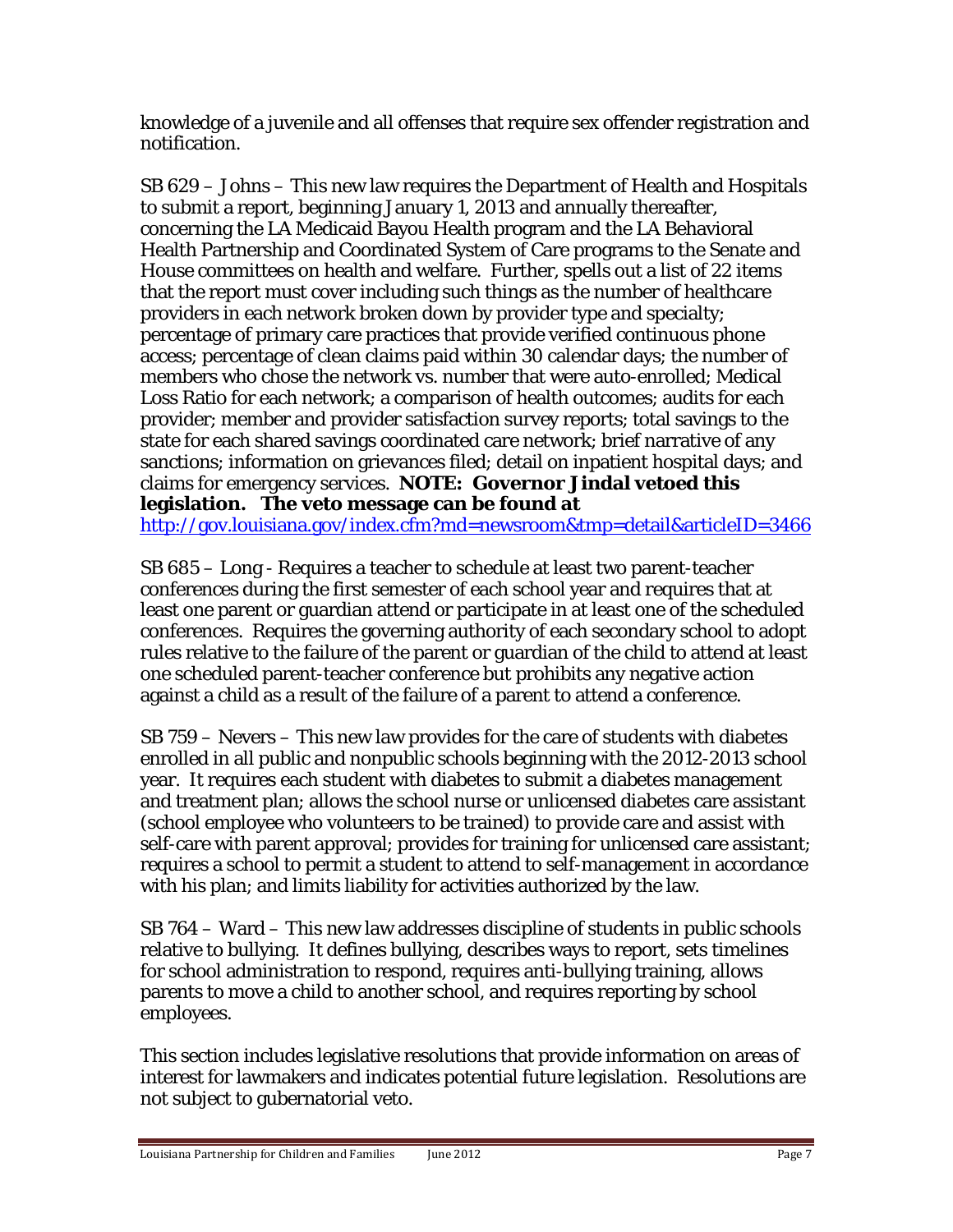HCR 5 – Schroder – Continues the Task Force on Legal Representation in Child Protection Cases.

HCR  $52 -$  Jackson,  $K -$  Requests the study of the feasibility of establishing a breast milk bank in Northeast LA.

HCR 84 – Jackson, K – Requests the Department of Health and Hospitals and the LA Hospital Association to promote and encourage all hospitals and clinics that receive state dollars to promote the "Text4baby" initiative.

HCR 106 – Hoffman – Requests the Board of Elementary and Secondary Education to provide for the inclusion of "read alouds" in early childhood education programs.

HCR 129 – Leger –Requests the LA Supreme Court, the Department of Children and Family Services, the Department of Health and Hospitals, the Department of Education, the Governor's Children's Cabinet, and the Office of Juvenile Justice implement the recommendations related to the informal Families in Need of Services process made by the Families in Need of Services Commission in its report issued Feb. 10, 2012; requires the enumerated entities report to the legislature and the Juvenile Justice Reform Act Implementation Commission on the accomplishments and status of implementation of the recommendations no later than March 1, 2013.

HCR 161 – Hoffman – Requests a study of prospective changes to LA statutes and policies that could reduce the incidence of fetal exposure to controlled dangerous substances and alcohol.

HCR 193 – Barrow – Requests the Child Poverty Prevention Council for LA to study recent increases in the state's child poverty rate and report its finding to the committees on Health and Welfare by October 1, 2012.

HCR 145 – Landry, N - Requests the House Committee on House and Governmental Affairs and the Senate Committee on Senate and Governmental Affairs to meet and function as a joint committee to study issues relative to meetings of public bodies, particularly requirements regarding public comment at meetings, vote requirements for a public body to go into executive session or take up a matter not on the agenda, and the creation of committees and subcommittees by public bodies.

HR 175 – Barrow – Requests the state superintendent of education or the Board of Elementary and Secondary Education to report electronically, every 60 days, to each member of the legislature on the status of implementation of certain education reform measures related to charter schools.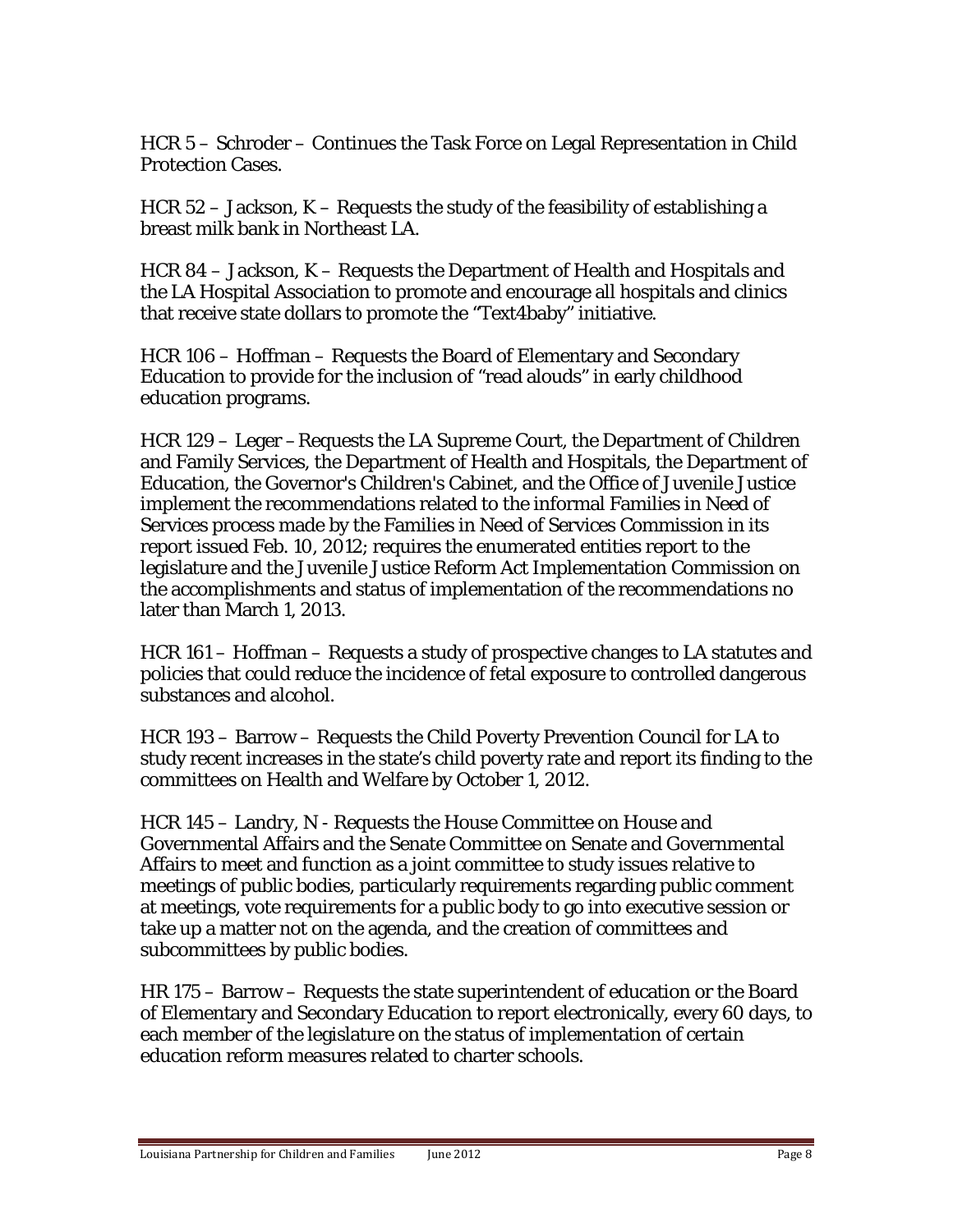SCR 15 – Morrell – Requests the Department of Health and Hospitals to promote the Early Steps program with the LA Hospital Association, the LA State Medical Society and the Optometry Association of LA.

SCR 99 – Appel – The Minimum Foundation Program (MFP) provides funding for over 679,000 students at a cost of \$3.422 billion. The formula include kindergarten but does not include funding for LA 4. The formula resolution is drafted by the Board of Elementary Education and sent to the Legislature for an up or down vote. This year, the MFP resolution contains funding for the initiatives related to teacher evaluation and scholarships/vouchers that were enacted as part of the governor's education reform initiative. It also contains funding to provide college assistance for students that graduate from high school early. During the last week of the session, the House amended the resolution to return it to the Board of Elementary and Secondary Education to delete the college assistance citing no legislative authorization for the program. The Senate refused to concur and sent the resolution to a Conference Committee that deleted the House amendments. The Senate approved the Conference report by a vote of 25-15 and the House, by a vote of 51-49 with the Speaker ruling that the resolution only required a majority of those present and voting versus the 53 votes required to pass a statute. The Louisiana Federation of Teachers has filed suit against the state to block implementation of a number of the reforms related to scholarships/vouchers and teacher evaluation and a challenge to the House final vote on the resolution will likely be part of that effort.

SCR 111 – Heitmeier – Directs the Department of Health and Hospitals to submit a report, by February 1, 2013, to the legislature that addresses the issue of raising Louisiana's health ranking as determined by the United Health Foundation's "America's Health Rankings."

SCR 122 – Mills – Requests the Board of Elementary and Secondary Education to make recommendations relative to the consideration of family involvement or use of family involvement data in measuring school performance and educator effectiveness.

SCR 128 – Donahue – Provides funding for the 2011-2012 state fiscal year budget deficit from the Budget Stabilization Fund (Rainy Day Fund) in order to avoid \$205 million in additional cuts before June 30, 2012.

SR 29 – Broome – Recognizes the importance of proper infant nutrition and the creation of outreach nutritional and health screening programs; speaks to the importance of breastfeeding but provides a positive statement about artificial milk products for infants.

SR 110, SR 142, and SR 159 – Morrell – Establishes a commission to study the licensure and regulation of applied behavior analysts (for the treatment of autism spectrum disorders) and amends the membership in the second and third resolutions.